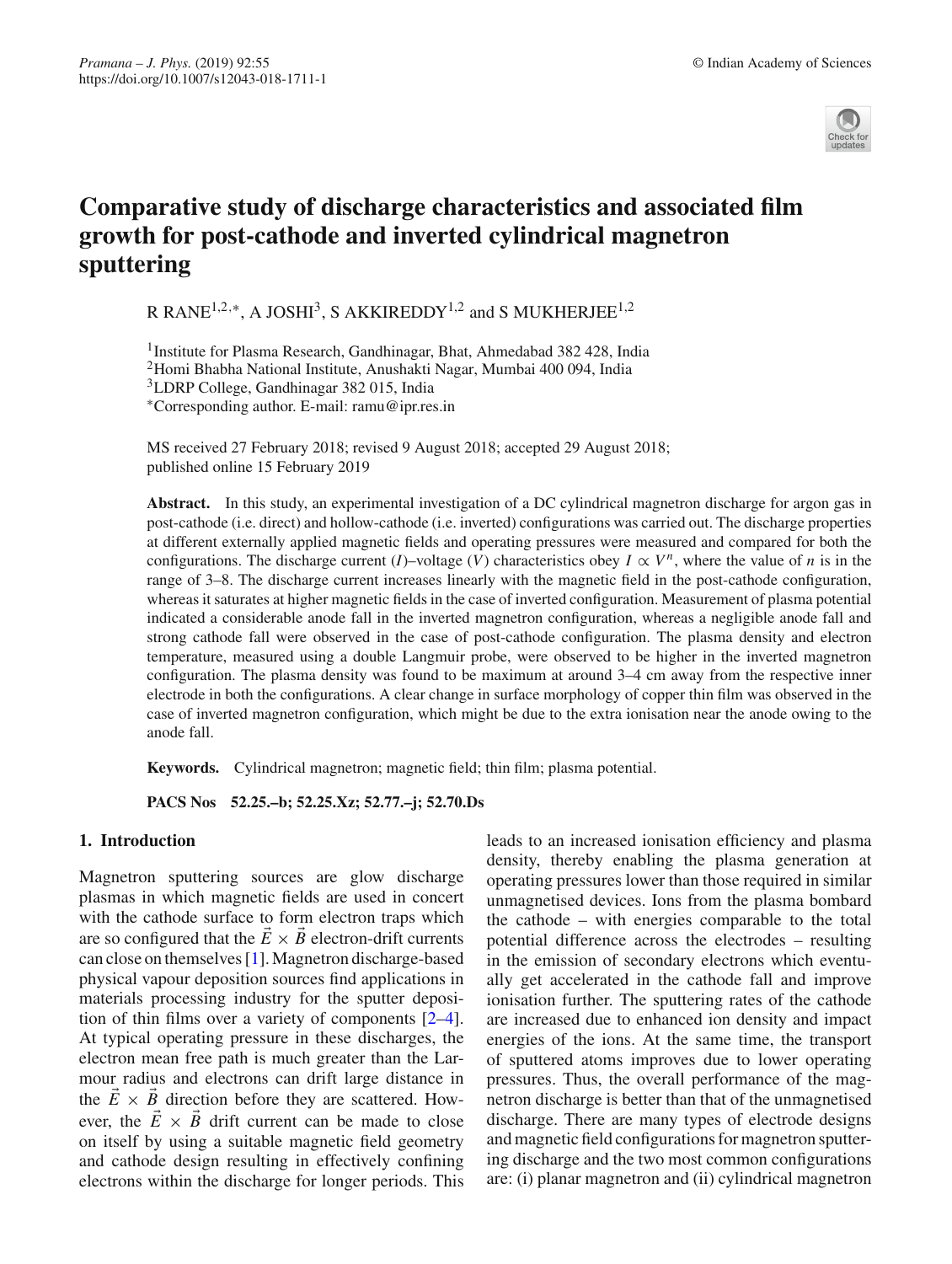configurations. The DC sputtering discharge in coaxial metallic electrodes in the presence of magnetic field is called cylindrical magnetron  $[1,5]$  $[1,5]$ . There are two configurations of cylindrical magnetron, viz. postcathode cylindrical magnetron and inverted or hollow cathode cylindrical magnetron. Cylindrical magnetron discharge is called post-cathode if the central electrode is the cathode and outer cylindrical chamber is the anode. In the swapped electrode arrangement, the discharge is called the inverted cylindrical magnetron discharge. The direction of the charged particle flux and surface area of the electrodes are the two prominent parameters that contribute to the differences in both the configurations. The cylindrical magnetron discharges can be used for thin film deposition on long cylindrical objects, complex-shaped substrates, etc. Because of its industrial applications, the cylindrical magnetron discharge has been studied experimentally and theoretically during the last few decades  $[1,5]$  $[1,5]$ . Generally, this study has been concentrated on the determination of various basic plasma parameters such as charged particle flux, their energy distribution, temperature, electric potential, etc. An extensive experimental and theoretical study of cylindrical magnetron discharge in post-cathode configuration has been reported by Van der Straaten *et al* [\[6](#page-8-4)[,7\]](#page-8-5). The radial structure was investigated using the Monte–Carlo simulation technique and comparison was made with the fluid model [\[6](#page-8-4)]. The plasma parameters were measured using the cylindrical Langmuir probe [\[8](#page-8-6)]. The current–voltage characteristics of DC and radiofrequency (RF)-driven post-cathode cylindrical magnetron discharges were also studied [\[9](#page-8-7)]. Passoth *et al* [\[10\]](#page-8-8) determined the plasma density by using a cylindrical Langmuir probe at different operating pressures and magnetic fields in a cylindrical magnetron discharge. The electrostatic instability in the presence of  $E \times B$  flow in a DC cylindrical magnetron discharge plasma is also observed [\[11\]](#page-8-9). The substrate heating during the thin film deposition in post-cathode cylindrical magnetron sputtering sources was studied by Thornton [\[12](#page-8-10)]. The internal stresses in metallic films deposited by post-cathode cylindrical magnetron sputtering was also studied [\[13](#page-8-11)]. In summary, the post-cathode cylindrical magnetron is extensively studied by considering its application in thin film deposition. There are also a few reports on experimental study of inverted cylindrical magnetron discharge and its application. The transition from positive space charge to negative space charge is reported for an inverted cylindrical magnetron discharge [\[14\]](#page-8-12). The electrical and sputtering characteristics of 100 mm diameter inverted magnetron configuration were investigated in the past [\[15\]](#page-8-13). The calculations of electron distribution functions, radial distributions of the electron density, excitation and ionisation rates, and charged particle flux for both magnetron configurations were carried out by Golubovskii *et al* [\[16](#page-8-14)]. The electrical and optical characterisations of inverted magnetron in the pulsed mode have been performed [\[17](#page-8-15)]. The thin film deposition of titanium dioxide by DC hollow cathode magnetron sputtering is carried out in which the structural and surface properties of the films were studied  $[18]$  $[18]$ . Recently, calculation of heat absorbed by the substrate suspended inside the inverted cylindrical magnetron has been performed [\[19](#page-8-17)]. In the inverted configuration, surface area of the outer cathode is more compared to that of the central anode. The discharge characteristics of an inverted magnetron differ from the post-cathode configuration even though the principle of operation is the same [\[16](#page-8-14)]. Hence, understanding these differences can help in the technological application of these discharges in thin film deposition. In this work, we report a comparative study of postcathode and inverted cylindrical magnetron discharges. The discharge current (*I*)–voltage (*V*) characteristics and discharge current (*I*)–magnetic field (*B*) characteristics were studied in both the configurations. The radial profile of plasma potential, electron temperature and plasma density was measured in both the configurations and compared. Finally, thin films of copper metal were deposited in both the configurations, characterised and compared.

## **2. Experimental set-up**

The experimental set-up consists mainly of a vacuum compatible stainless steel (SS) chamber, target electrode, Helmholtz coil, pumping system, DC power supplies, etc. The SS chamber is of hollow cylindrical shape of 500 mm diameter and 800 mm length. This cylindrical chamber was placed in the horizontal position and acts as one of the two electrodes (outer electrode) necessary for plasma generation. An SS solid rod of 20 mm diameter and 400 mm length was placed in the middle of the vacuum chamber, along its horizontal axis. This rod-shaped electrode serves as an inner electrode. The schematic diagram of this cylindrical coaxial electrode configuration is shown in figure [1.](#page-2-0) The limiters are connected at both ends of the inner electrode to prevent the end losses of energetic electrons. In the postcathode magnetron discharge, the inner electrode (steel rod) works as the cathode and the outer electrode (SS chamber) works as the anode. The discharge is known as inverted magnetron discharge if the electrode arrangement is swapped, i.e. the inner electrode works as the anode and the outer electrode works as the cathode. The schematic diagrams of these two configurations are also shown in figure [1.](#page-2-0) The distance between the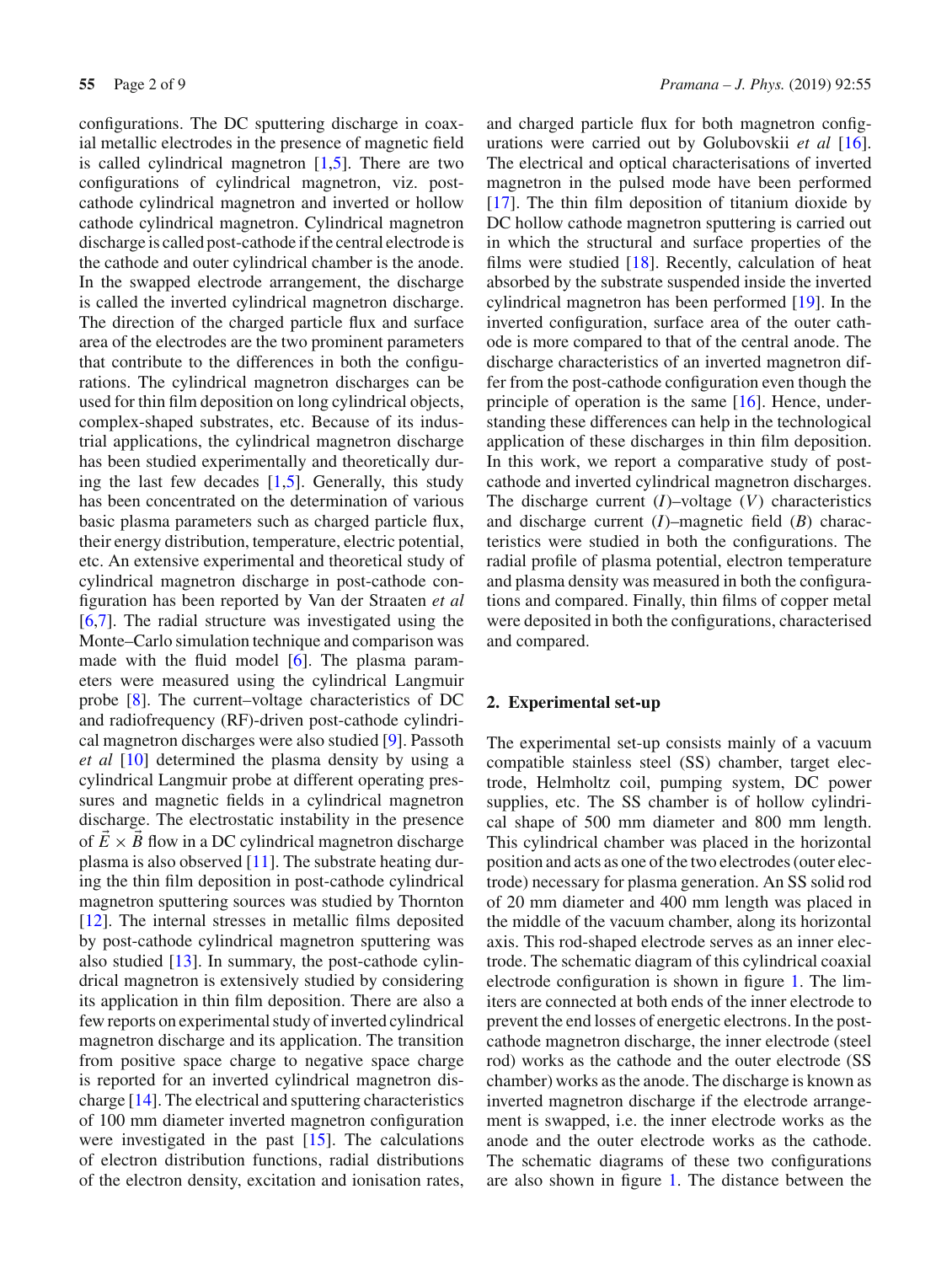

<span id="page-2-0"></span>**Figure 1.** Schematic diagram of the experimental set-up.

inner electrode and the outer electrode was 240 mm. A Helmholtz coil was designed and constructed to obtain a uniform magnetic field inside the vacuum vessel, in the direction parallel to the longer axis of the central electrode. The magnetic field was mapped by measuring it at many points using a Hall probe and it was ensured that it is uniform in the entire volume between both the electrodes. The typical magnetic field profile in the axial and radial directions is shown in figure [2.](#page-2-1) A combination of rotary and diffusion pumps was used for obtaining the necessary base pressure which is of the order of  $5 \times 10^{-5}$  mbar. Argon (Ar) gas was used for the formation of plasma. In order to form the plasma, the pressure inside the vacuum vessel was increased from the base pressure to operating pressure which was varied within the range of  $5 \times 10^{-3}$ – $5 \times 10^{-2}$  mbar, by feeding argon gas using a gas dosing valve. A DC power supply (1000 V, 1 A) was used for biasing the electrodes, to form plasma in both the configurations. A current-limiting resistor was connected in series, in the line connecting the power supply to the electrode, which was also used for measuring the discharge current. The plasma potential was measured using an emissive probe. A 6 mm diameter loop, constructed out of 0.25 mm diameter tungsten wire of 15 mm length, was used as an emissive probe. The saturated floating potential measured with the emissive probe was considered as the plasma potential [\[20\]](#page-8-18). Electron temperature and plasma density were obtained from the *I*–*V* characteristics of a double



<span id="page-2-1"></span>**Figure 2.** Magnetic field profile at 100 G. The axial profile is at zero radial position and radial profile is at zero axial position.

Langmuir probe. The double Langmuir probe was made from two single Langmuir probes of 0.25 mm diameter and 5 mm length, separated by 10 mm. The probe was placed inside the plasma such that it remains perpendicular to the magnetic field lines. Finally, copper thin film was deposited on silicon substrates in both the configurations. X-ray diffraction (XRD) and scanning electron microscopy (SEM) were used for studying the crystalline nature and surface morphology of the deposited films, respectively.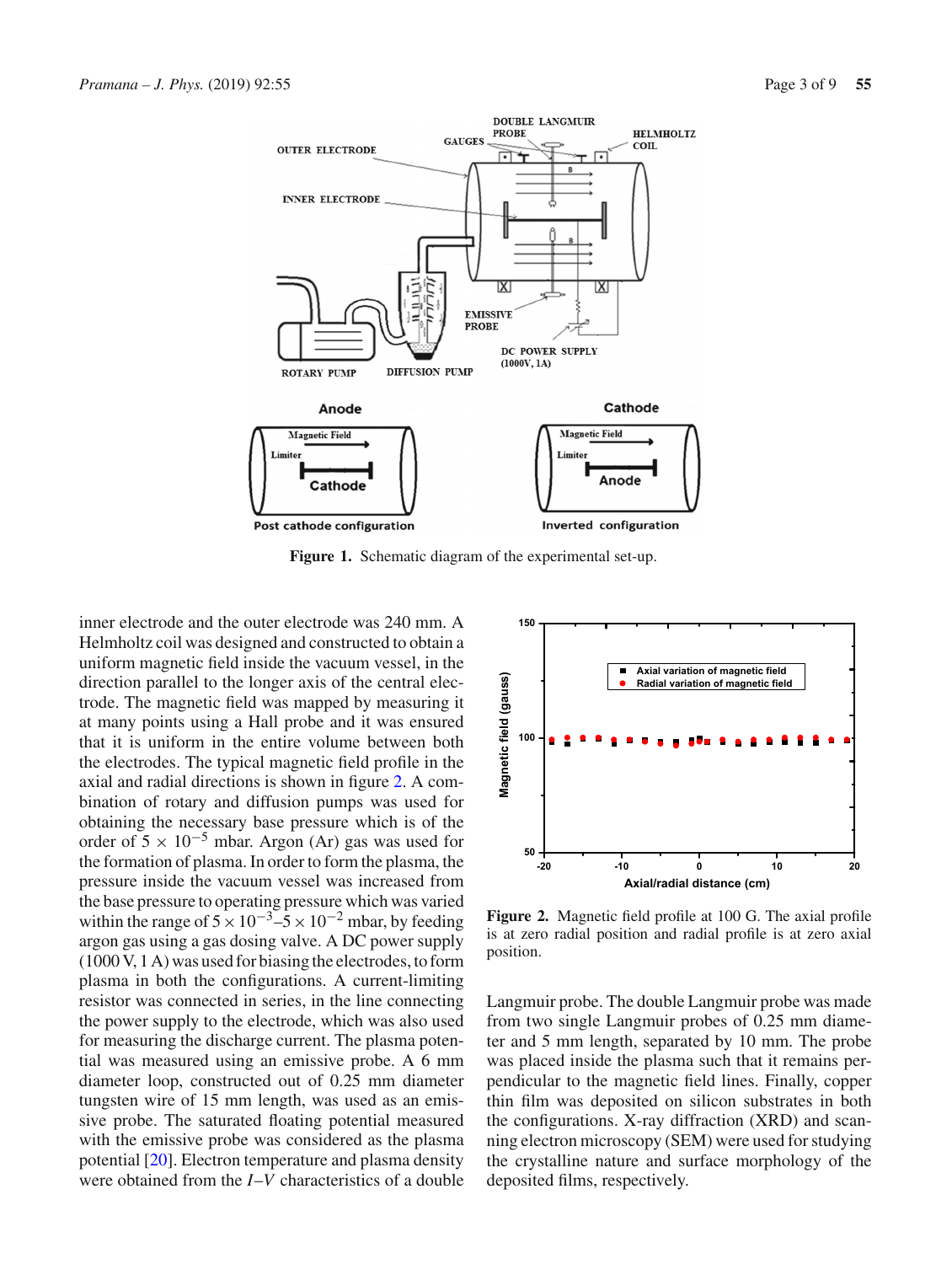

<span id="page-3-0"></span>**Figure 3.** Current–voltage characteristics for the postcathode.



<span id="page-3-1"></span>**Figure 4.** Current–voltage characteristics for the inverted magentron.

# **3. Results and discussion**

### 3.1 *Current–voltage characteristics*

The current (*I*)–voltage (*V*) characteristics of the discharge, in both post-cathode and inverted magnetron configurations, were measured. The discharges were operated in the Ar environment at  $5 \times 10^{-3}$  mbar pressure, and at four different axial magnetic fields varying from 50 to 200 G. The *I*–*V* characteristics of the post-cathode and inverted magnetron configurations are shown in figures [3](#page-3-0) and [4,](#page-3-1) respectively. In the postcathode magnetron discharge, at a fixed magnetic field and operating pressure, the relation between the discharge current and the discharge voltage was found to be  $I \propto V^n$ , where *n* is in the range of 3–5. The inset graph of figure [3](#page-3-0) shows the fitted *I*–*V* characteristic curve for a magnetic field of 100 G. Increasing the value of *n* with magnetic field shows more electron trapping in the discharge. Almost the same behaviour, of the form

 $I \propto V^n$ , was observed at all four magnetic fields. A similar trend in the current–voltage curve was observed in the case of inverted magnetron discharge also. However, in this case, the value of *n* was found to be in the range of 7.5–8.5 (figure [4\)](#page-3-1). The fitted *I*–*V* characteristics curve, in this case, for a magnetic field of 100 G is shown in the inset of figure [4.](#page-3-1) The value of *n* in an inverted magnetron discharge is clearly larger than that of the post-cathode magnetron discharge. In the inverted magnetron discharge, the electrons are confined by externally applied magnetic field, and hence the rate of electron loss by radial diffusion is reduced. Further, the secondary electron emission is also very high in the case of inverted magnetron discharge due to larger surface area of the cathode. That is why the value of exponent  $n$  is observed to be higher in the case of inverted magnetron discharge indicating higher efficiency of electron confinement in magnetron [\[1](#page-8-0)]. Accordingly, the absolute value of discharge current was observed to be higher in inverted magnetron discharge when compared to that in the post-cathode magnetron discharge under the same experimental conditions. The surface area of the cathode – which contributes to the secondary electron emission – is very much larger in the inverted magnetron discharge configuration than that in the post-cathode configuration. The maximum absolute values of the discharge current obtained in the post-cathode and inverted magnetron discharge configurations were 0.111 and 0.375 A, respectively, at 200 G magnetic field.

#### 3.2 *Discharge current–magnetic field characteristics*

Figures [5a](#page-4-0) and [5b](#page-4-0) show the discharge current (*I*)– magnetic field (*B*) characteristics of post-cathode and inverted magnetron discharge configurations, respectively. The operating pressure and the DC voltage were kept constant while the externally applied magnetic field was varied and the discharge current was observed. As shown in figure [5a](#page-4-0), the discharge current increases with increasing magnetic field in the post-cathode magnetron discharge. However, in the case of inverted magnetron discharge, for the same operating conditions, the discharge current varied differently with increasing magnetic field. Here, the discharge current gradually increased with increasing magnetic field, attained a maximum value at a sufficiently higher magnetic field and got saturated (figure [5b](#page-4-0)). In the post-cathode magnetron, with the increasing magnetic field, electrons will get more confined and travel relatively longer paths in the discharge region thereby increasing the probability to participate in more ionisation collisions. This increased probability enhances the overall electron flux reaching the anode, thereby increasing the discharge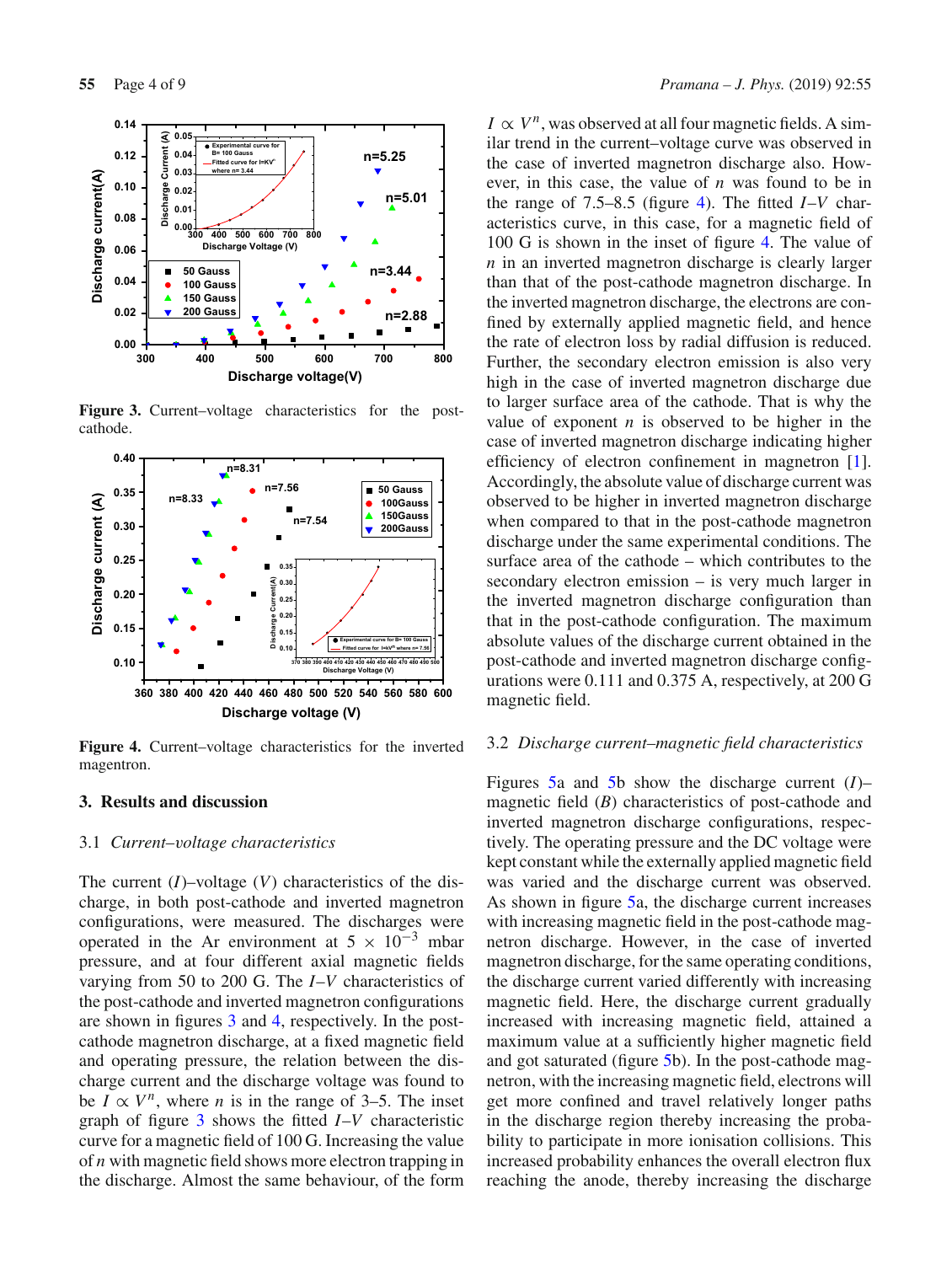

<span id="page-4-0"></span>**Figure 5.** Discharge current–magnetic field characteristics of (**a**) post-cathode and (**b**) inverted configuration.

current. But in the case of inverted magnetron discharge, the *I*–*B* curve follows the same trend as it was in the post-cathode configuration up to a certain value of magnetic field and for the same reasons. However, as the magnetic field reaches a sufficiently high value, the discharge current reaches a maximum value and gets saturated. The reason for this is that at higher magnetic fields, the electron space charge gets accumulated near the anode resulting in a steep electric field gradient near the anode and less field near the cathode [\[14](#page-8-12)]. The cathode fall decreases due to reduction in mobility of electrons across the magnetic field. Hence, the probability of electrons escaping from the cathode decreases, limiting the discharge current. The discharge current is dependent upon the plasma formation near the anode and its expansion with magnetic field in the case of inverted discharge. The discharge current gets saturated at 0.26 A for  $P = 5 \times 10^{-3}$  mbar, and at an increased value of 0.29 A for  $P = 1 \times 10^{-2}$  mbar which is shown in figure [5b](#page-4-0). In both magnetron discharges, at a given applied voltage and magnetic field, the absolute value of discharge current was observed to be more at higher operating pressures. The electrons experience more ionising collisions in the presence of magnetic field at higher operating pressures. This leads to an increase in the drift of electrons in radial direction, thereby increasing the discharge current.

#### 3.3 *Plasma potential measurement*

Figure [6](#page-4-1) shows the plasma potential profile from the anode to the cathode in both post-cathode and inverted magnetron configurations. The plasma potential was derived from the saturated floating potential obtained from emissive probe measurements. The plasma potential was measured with reference to the negative electrode, i.e. cathode. All the measurements were conducted at constant magnetic field  $(B) = 100$  G, pressure  $(P) = 5 \times 10^{-3}$  mbar and discharge voltage  $(V) =$ 



<span id="page-4-1"></span>Figure 6. Plasma potential profile for both the configurations.

400 V. The radial profile of the plasma potential distribution in the post-cathode magnetron discharge shows potential gradient near the cathode, which is due to the presence of ion sheath and the potential is almost constant throughout the remaining discharge regions. However, in the case of inverted magnetron discharge, the radial plasma potential distribution has a different trend. Plasma potential is higher towards the anode, and it gradually decreases while moving away from the anode, and becomes less positive towards the cathode. The strong anode fall was also observed in the case of inverted configuration. In inverted magnetron discharge, the cathode area is larger than the anode area. The ion loss is more compared to the electron loss because ions remain less magnetised compared to electrons. The electron diffusion across the magnetic field decreases. The anode glow formation takes place near the anode due to strong anode fall. This anode glow is formed due to extra ionisation in front of the electron sheath and this glow is visible to the naked eye. This glow further expands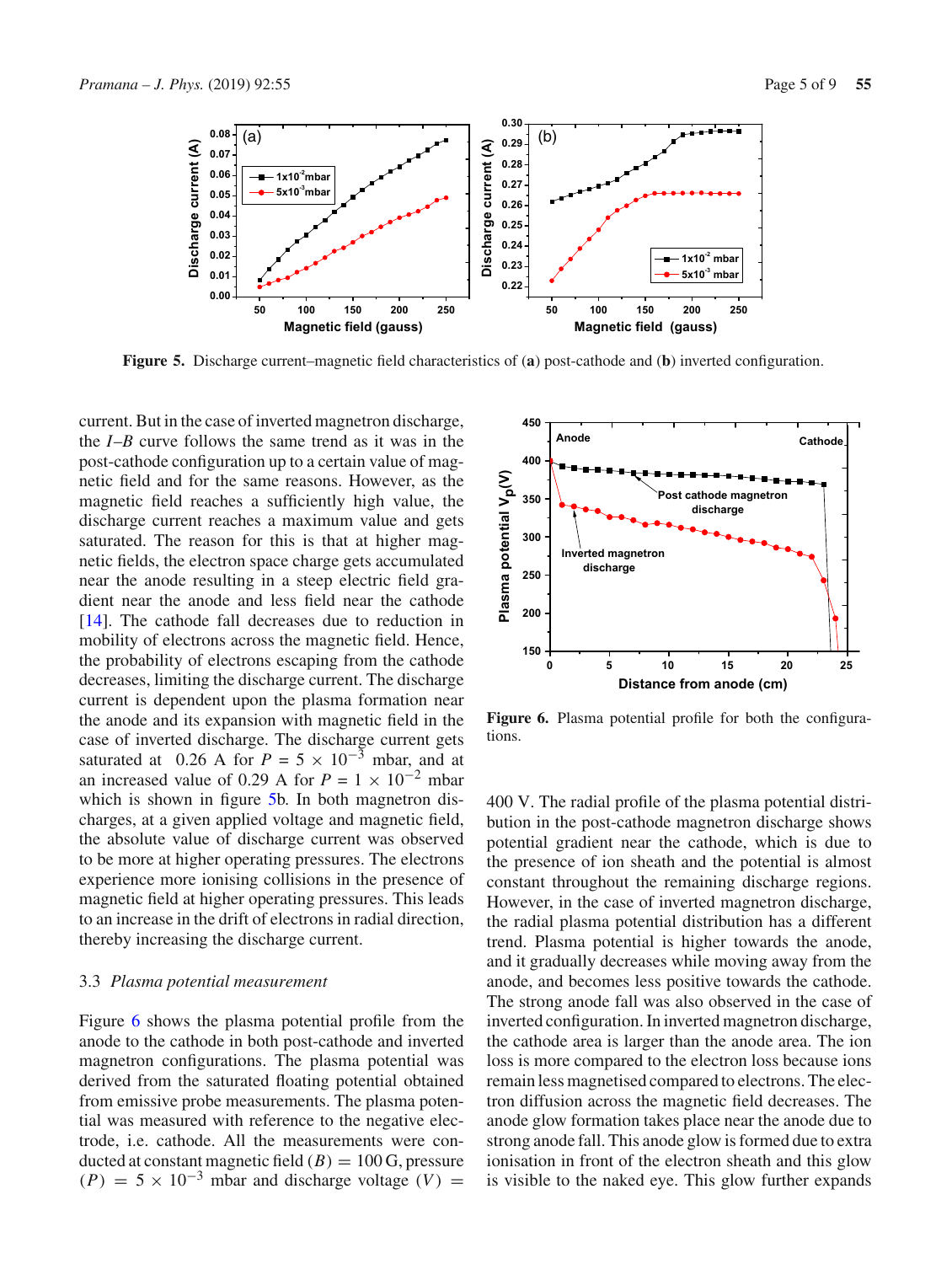into the thick anode glow at higher magnetic field. In order to balance electron and ion flux leaving from the discharge, a potential is developed near the anode due to which electrons get accelerated and eventually lost to anode.

## 3.4 *Particle balance for electrons and ions*

The amount of ion loss from the plasma must be balanced by an equal amount of electron loss to maintain quasineutrality during the steady-state operation. The electron flux lost through the electron sheath is given by [\[21](#page-8-19)]

<span id="page-5-0"></span>
$$
J_{\rm e} = \frac{n_{\rm e}e\alpha_{\rm ee}}{4} \sqrt{\frac{8T_{\rm e}}{\pi m_{\rm e}}},\tag{1}
$$

where  $\alpha_{ee}$  is the transmission coefficient of electrons incident on electron sheath. As all the electrons incident on the electron sheath are lost,  $\alpha_{ee} = 1$ . The transmission coefficient of ions incident on the electron sheath is neglected because the electron sheath potential drop is much greater than the ion temperature. Similarly, the ion flux lost through the Bohm sheath is given by

<span id="page-5-1"></span>
$$
J_{\rm i} = n_{\rm i} e \alpha_{\rm ii} \sqrt{\frac{T_{\rm e}}{m_{\rm e}}},\tag{2}
$$

where  $\alpha_{ii}$  is the transmission coefficient of ions incident on the ion sheath. Since the Bohm pre-sheath reduces the ion density at the sheath edge for the retarding potential barrier,  $\alpha_{ee} = 0.5$ . The electron transmission coefficient incident on the ion sheath is neglected because the ion sheath potential drop is much higher than the electron temperature. Now multiplying eqs [\(1\)](#page-5-0) and [\(2\)](#page-5-1) with electron loss area and ion loss area, respectively, and then equating both for global particle balance in quasineutral plasma gives

<span id="page-5-2"></span>
$$
\frac{A_i}{A_e} = \sqrt{\frac{2m_i}{\pi m_e}},\tag{3}
$$

where  $A_i$  and  $A_e$  are the areas for ion loss current and electron loss current, respectively. In the case of argon plasma, the right-hand side factor of eq. [\(3\)](#page-5-2) comes as  $\sim$ 215. Hence, if the ratio of ion loss area to the electron loss area is greater than ∼215, the electron sheath formation will takes place. In the case of post-cathode configuration, the area of electron collecting surface, i.e. anode, is much greater than that of the cathode. However, in the case of inverted magnetron, the physical area of the anode is small compared to the cathode. In addition, due to transverse magnetic field, the electron flux reaching the anode is reduced sufficiently resulting in the reduction of effective electron loss area. Hence, the



<span id="page-5-3"></span>Figure 7. Electron temperature profile in both configurations.

plasma potential becomes more negative with respect to the anode to push the electrons to the anode through the electron sheath.

## 3.5 *Electron temperature measurement*

The radial profiles of electron temperature in postcathode and inverted magnetron discharges are shown in figure [7.](#page-5-3) The electron temperature was determined from the *I*–*V* characteristics of the double Langmuir probe. All measurements were conducted at the constant discharge voltage  $(V) = 400$  V, pressure  $(P) =$  $5 \times 10^{-3}$  mbar and magnetic field  $(B) = 100$  G. As we can see in figure [7,](#page-5-3) in post-cathode magnetron discharge, the electron temperature is higher near the cathode, i.e. at the boundary of the cathode sheath. The electron temperature starts decreasing and becomes constant after some distance away from the cathode. The maximum was found to be at 3 cm away from the cathode with a value of 4.5 eV. However, in the inverted magnetron discharge, the radial electron temperature distribution was observed to be different. In this case, the electron temperature was found to be decreasing with the distance away from the cathode up to 4 cm and becomes constant after that in the intermediate region. However, near the anode region, a little rise in electron temperature was observed. In the case of post-cathode magnetron discharge, the electron temperature goes on decreasing radially away from the cathode because the electrons lose their energy in collisions and ionisation while travelling away from the cathode. In the inverted magnetron discharge, the same phenomenon was observed near the cathode. However, the observed rise in the electron temperature near the anode is due to the energy gain of electrons in the positive anode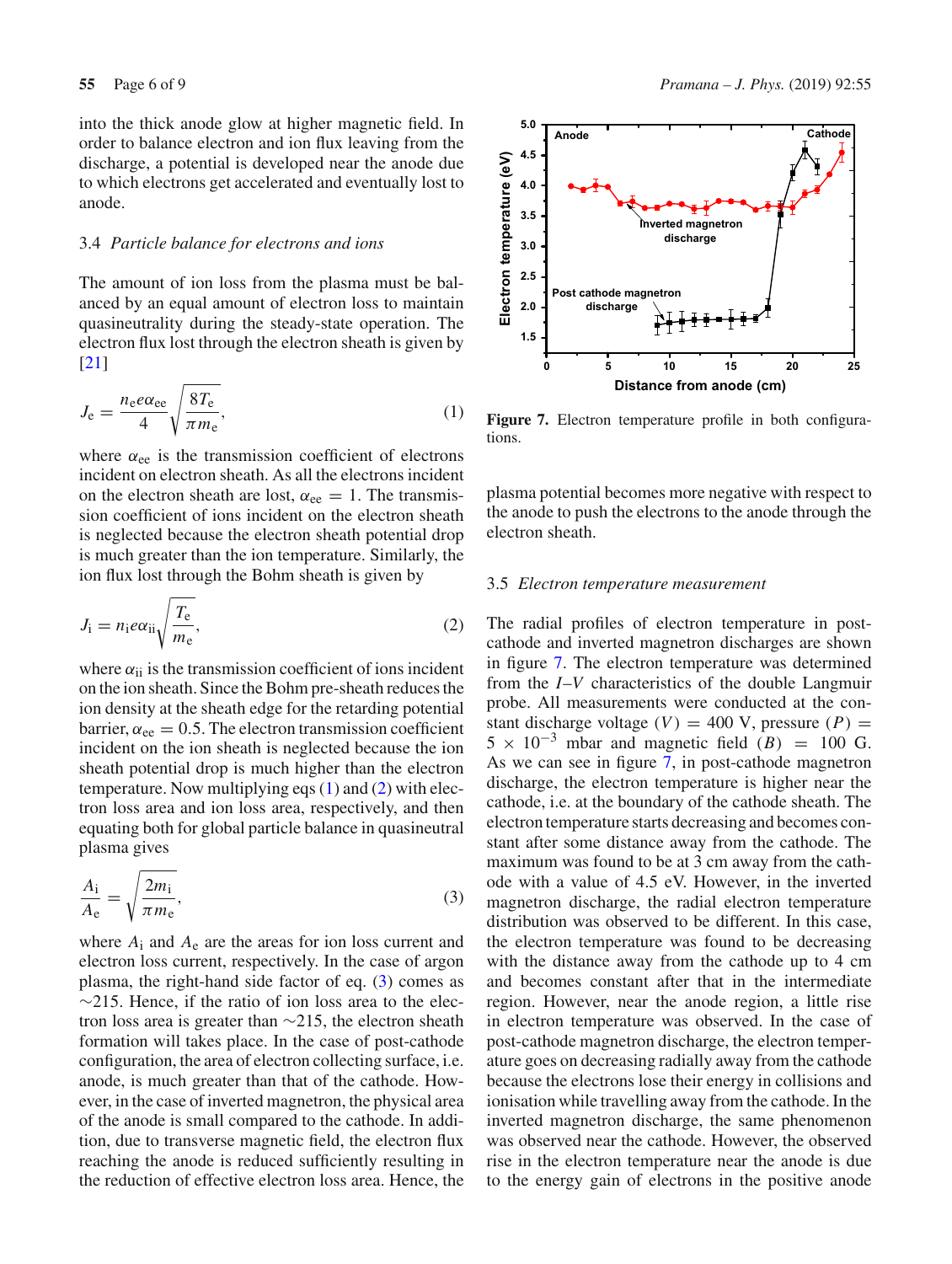

<span id="page-6-0"></span>Figure 8. Plasma density profile for both configurations.

fall. The overall electron temperature in the inverted magnetron discharge is higher compared to that of the post-cathode magnetron discharge. This higher electron temperature can be due to the enhanced electric field (i.e. finite potential gradient) in the positive column region compared to the positive column of the post-cathode configuration (see figure  $6$ ). The electron temperature measurements could not be carried out near the anode in the case of post-cathode configuration, because the probe current signal was very less due to low-density plasma.

#### 3.6 *Plasma density measurement*

The radial profile of plasma density for the post-cathode and inverted magnetron discharges are shown in figure [8.](#page-6-0) The experimental conditions such as discharge voltage, operating pressure and magnetic field were maintained the same as mentioned in the previous section. In the post-cathode magnetron discharge, the plasma density was high near the cathode and decreases with distance towards the anode. But, in inverted magnetron discharge, the plasma density was higher near the anode and decreases towards the cathode. Maximum plasma densities were observed 3–4 cm away from the inner electrode in both magnetron discharges. This is because in both magnetron discharges the electrons get trapped in the area close to and surrounding the inner electrode so that most of the ionisation and excitation occurs in that area. The absolute value of plasma density in the post-cathode magnetron discharge is, however, lower when compared with that in the inverted magnetron discharge under comparable experimental conditions. The radial plasma density profiles in both magnetron discharges are almost opposite to each other.

## 3.7 *Thin film deposition*

In order to understand the effect of the type of discharge on the crystallinity and surface morphology, copper thin films were deposited using both the configurations. Copper was used as the target material, i.e. cathode, and silicon wafer was used as the substrate over which the films were deposited. In the post-cathode configuration, copper rod of 4 mm diameter and 70 mm length was used as the cathode while an SS tube of 100 mm inner diameter and 140 mm length was used as the anode. In the inverted configuration, a copper tube of 100 mm inner diameter was used as the cathode and an SS rod of 4 mm diameter was used as the anode. The ratio of the surface area of the cathode to that of the anode was maintained around 50, similar to the one that was maintained during plasma characterisation studies discussed previously. Silicon wafers, over which coating would be deposited and characterised, were placed on the anode surface. The deposition parameters such as DC power (i.e. 100 W), argon pressure ( $P = 5 \times 10^{-2}$  mbar), deposition time (30 min) and externally applied magnetic field (100 G) were kept constant in both the configurations. The crystal structure of the deposited thin film was studied using the XRD analysis, while the thickness and surface morphology of the thin film were studied using SEM. Figure [9](#page-7-0) shows the SEM images of pure copper film deposited on the silicon wafer. In the case of post-cathode configuration, it is observed that the surface of the film shows little porosity and consists of compact spherical nanostructures of approximately 50–80 nm in size as shown in figure [9a](#page-7-0). However, in inverted configuration, the films deposited show porosity or voids between nanostructures. The larger grain structure consisting of agglomerates of small crystallites can be observed in the micrograph (figure [9b](#page-7-0)). The size of these structures is large compared to the size of the nanostructures of the film deposited using the post-cathode discharge. The plasma formation due to the anode fall near the anode in the case of inverted configuration has influenced the film properties. The increase in localised temperature due to plasma particle bombardment helps in increasing the size of the nanostructures. The adatom surface diffusion and grain growth are dependent upon substrate temperature [\[22](#page-8-20)]. In the case of inverted configuration, the temperature near the anode increases due to extra plasma formation which modifies the film properties. In addition, the large oblique component of the sputtered flux in the case of inverted configuration affects the film growth. Figure [10](#page-7-1) shows the cross-sectional images of thin film indicating the structure and thickness of the deposited film. This figure clearly shows that the film growth is columnar in nature and thickness is around 1700 nm for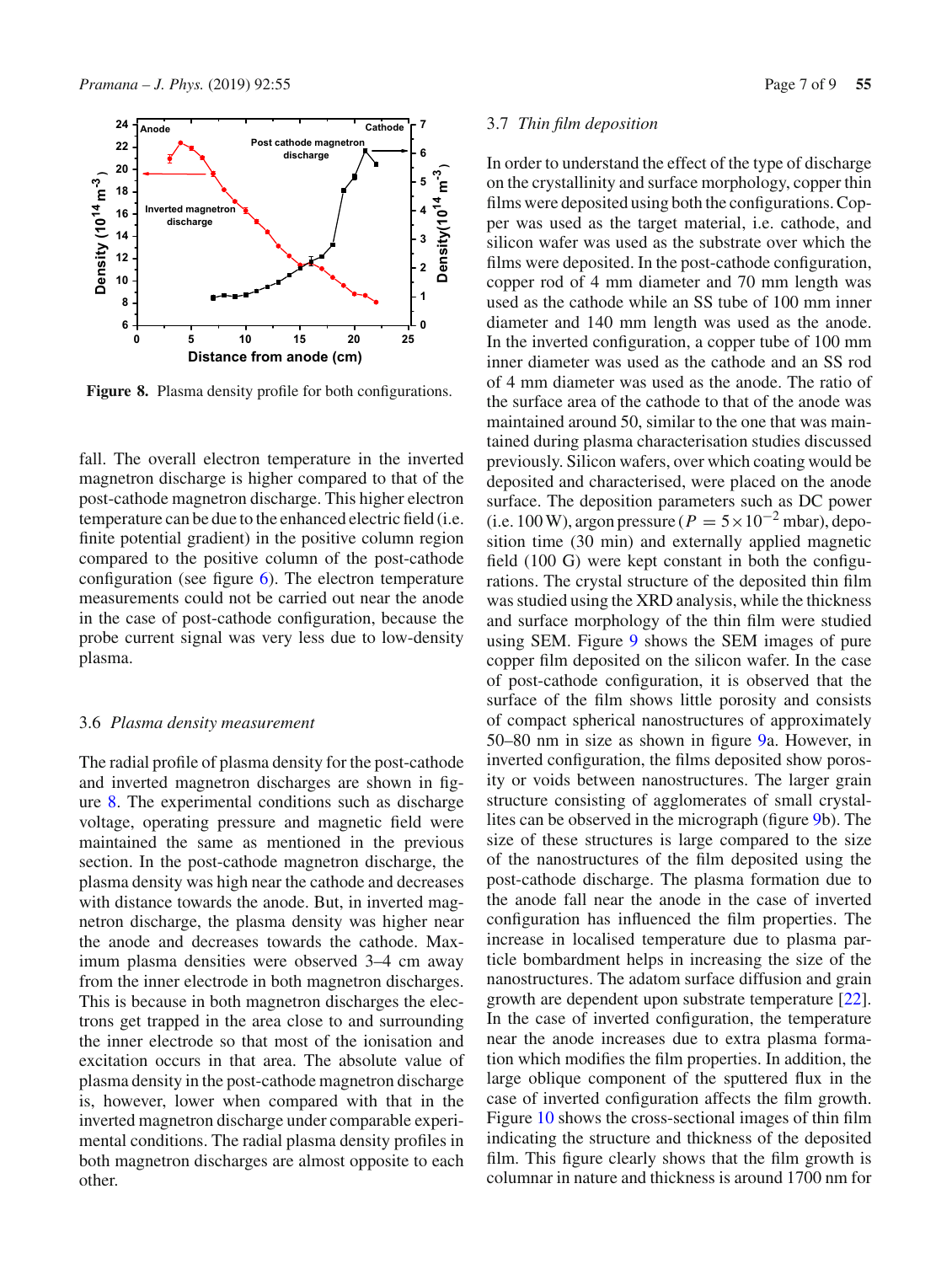

**Figure 9.** Surface morphology of copper thin film deposited by using (**a**) post-cathode and (**b**) inverted configurations.

<span id="page-7-0"></span>

<span id="page-7-1"></span>**Figure 10.** Cross-sectional images of copper thin film deposited by using (**a**) post-cathode and (**b**) inverted configurations.



<span id="page-7-2"></span>**Figure 11.** XRD peaks of the copper film.

post-cathode and 1500 nm for inverted configurations. Figure [11](#page-7-2) shows XRD patterns of thin films deposited in both configurations. XRD patterns of both the films are similar. The analysis of these XRD patterns indicates that peaks arising at  $2\theta \sim 43.5^\circ$  and  $2\theta \sim 50.8^\circ$ are reflections from  $(111)$  and  $(200)$  planes of cubic copper, respectively. However, the peaks were observed to be broad in the case of post-cathode configuration, indicating smaller crystallite size.

## **4. Conclusion**

The discharge characteristics of post-cathode and inverted cylindrical magnetron discharges were studied. The current–voltage characteristics show magnetron mode of operation for both discharges. It was observed that the discharge current increases with magnetic field in the case of post-cathode configuration while it saturates at higher magnetic field in the case of inverted magnetron. The plasma potential was almost constant in the positive column of the post-cathode configuration while it decreases from anode to cathode for inverted magnetron. A potential fall of 20–25 V was observed near the anode in inverted magnetron configuration, which was absent in the case of post-cathode discharge. The maximum plasma density and electron temperature were found to be near the inner electrode in both the discharges. The copper thin films deposited using both the discharges show different surface morphology, though the XRD studies show similar peaks. The size of the copper crystallites is larger in inverted configuration, due to the bombardment by high-density plasma near the anode. Hence, the film properties can be tailored using the appropriate electrode configuration, i.e. postcathode or inverted in cylindrical magnetron discharges. For example, the large grain size and voided structure of